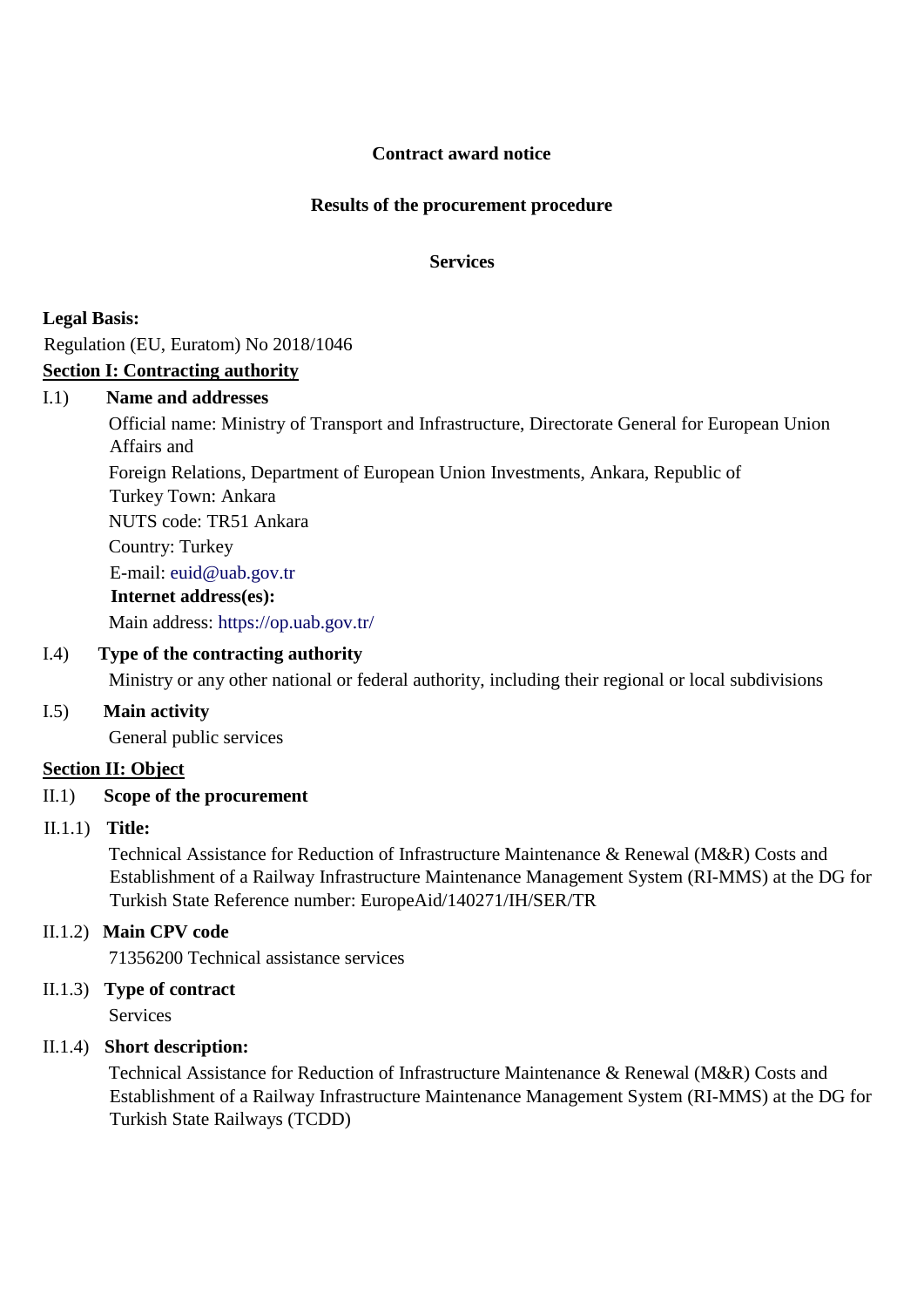## II.1.6) **Information about lots**

This contract is divided into lots: no

## II.1.7)**Total value of the procurement (excluding VAT)**

- II.2) **Description**
- II.2.3) **Place of performance** NUTS code: TR51 Ankara

## II.2.4) **Description of the**

#### **procurement:**

The purposes of the contract are to improve safety and security on railway infrastructure for operation, to improve the institutional capacities to facilitate the EU Acquis alignment process and introduce contemporary working practices in Turkish State Railways (TCDD) and to enable TCDD to acquire full control over all of its infrastructure assets and to ensure the realisation of infrastructure maintenance and repair works in an efficient and productive way and also to cut down the unit maintenance costs within TCDD network.

## II.2.5) **Award criteria**

Quality criterion - Name: The most economic tender / Weighting: 80 Price - Weighting: 20

## II.2.11)**Information about options**

Options: no

## II.2.13)**Information about European Union funds**

The procurement is related to a project and/or programme financed by European Union funds: yes Identification of the project:

Multi-Annual Action Programme for Turkey on Transport (MAAP-T) 2014/031-877 PreAccession Countries /

New Member States

## II.2.14)**Additional information**

#### **Section IV: Procedure**

IV.1) **Description**

## IV.1.1) **Type of procedure**

Restricted procedure

## IV.1.3)**Information about a framework agreement or a dynamic purchasing system**

## IV.1.8)**Information about the Government Procurement Agreement (GPA)**

The procurement is covered by the Government Procurement Agreement: no

#### IV.2) **Administrative information**

# IV.2.1)**Previous publication concerning this procedure**

Notice number in the OJ S: [2020/S 060-142859](http://ted.europa.eu/udl?uri=TED:NOTICE:142859-2020:TEXT:EN:HTML)

# IV.2.8)**Information about termination of dynamic purchasing system**